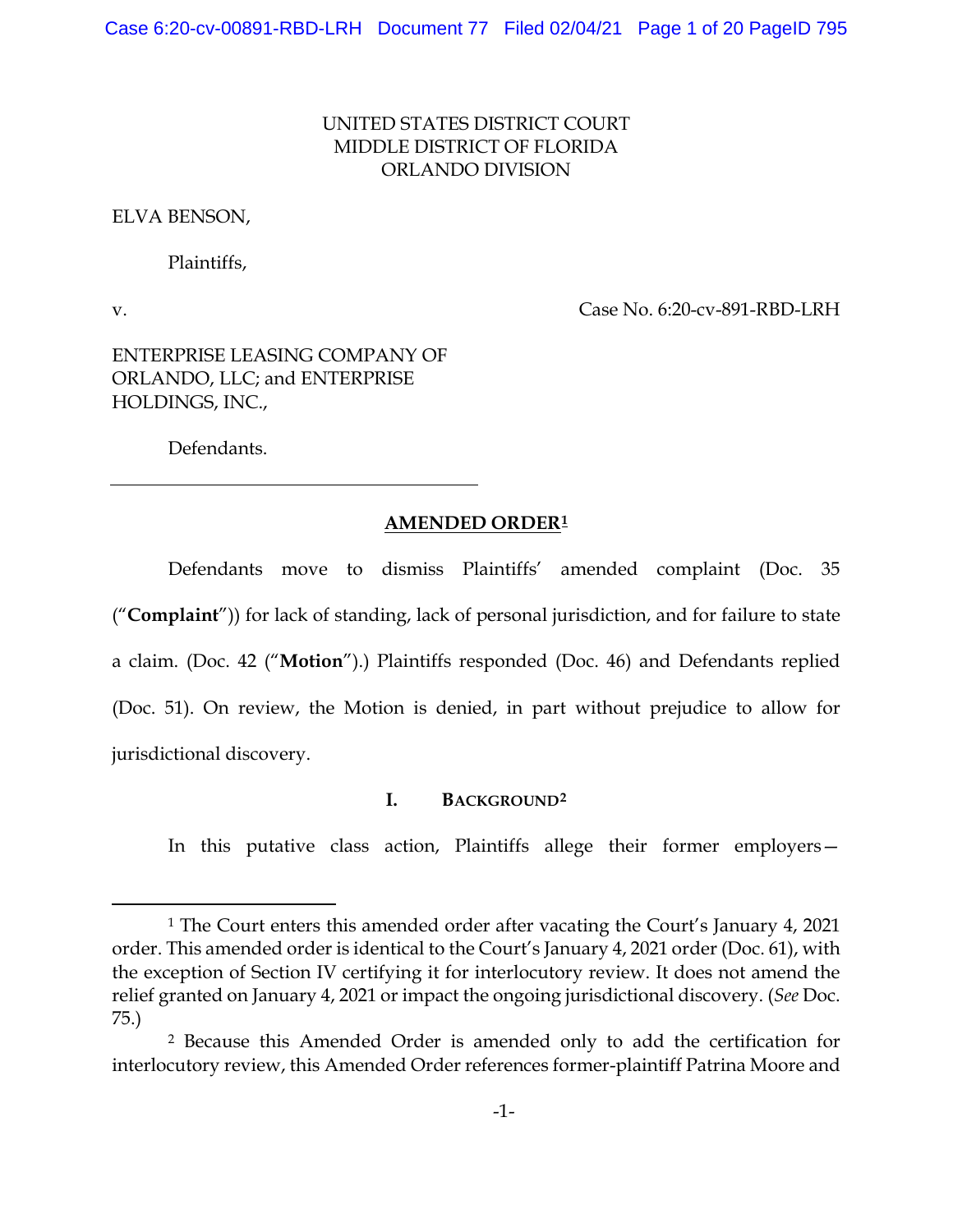Defendants—violated the Worker Adjustment and Retraining Notification Act ("**WARN Act**") by dismissing them with little to no notice. (Doc. 35.)

Defendants Enterprise Leasing Company of Florida, LLC ("**Enterprise Florida**") and Enterprise Leasing Company of Orlando, LLC ("**Enterprise Orlando**") are both wholly owned subsidiaries of Defendant Enterprise Holdings, Inc. ("**EHI**"). (*See* Doc. 35, ¶ 54; *see also* Doc. 42, p. 35 ¶ 4, p. 43 ¶ 4.) Plaintiff Elva Benson ("**Benson**") worked as a rental agent for an Enterprise company at the Orlando airport; Plaintiff Patrina Moore ("**Moore**") worked as an Enterprise clerk at the Tampa Airport. (Doc. 35, ¶¶ 20–21, 27– 29.) The parties dispute whether Benson and Moore each worked solely for Enterprise Orlando and Enterprise Florida, respectively, or if EHI is also their employer. (*See id*; *cf.*  Doc. 42, pp. 6–9, p. 37 ¶ 20, p. 43, ¶ 20.)

Both Benson and Moore had been Enterprise employees for decades—but COVID-19 changed that. (Doc. 35, ¶¶ 20, 27–28, 70, 74–75; *see also* Doc. 35-1, p. 2.) In April 2020, mass layoffs began at both the Orlando and Tampa airport Enterprise locations: 108 people lost their jobs in Orlando and almost 400 people lost their jobs in Tampa. (Doc. 35, ¶¶ 85–86.) Plaintiffs were among those laid off. (*Id.* ¶ 84.) Benson was given no advance written notice of her termination and Moore only six days. (*Id.* ¶ 6.)

So Plaintiffs sued for WARN Act violations. (Doc. 35.) Defendants now move to dismiss for lack of standing or personal jurisdiction over EHI and for failure to state a

former-defendant Enterprise Leasing Company of Florida, LLC. Ms. Moore voluntarily dismissed her claims against Enterprise Leasing Company of Florida, LLC after the Court's January 4, 2021 order was entered. (*See* Docs. 61–62.)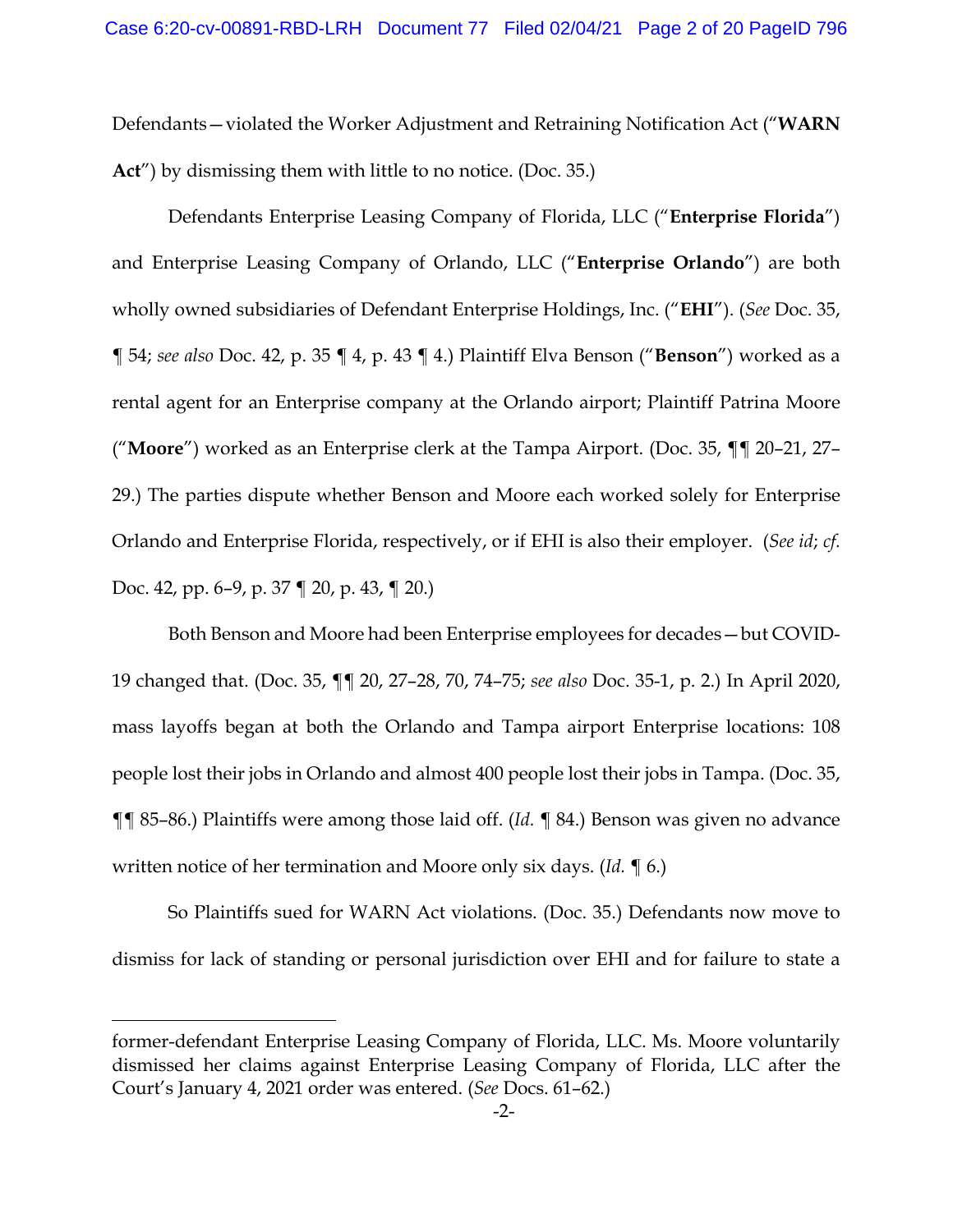claim against all Defendants. (Doc. 42.) Briefing complete, the matter is ripe. (Docs. 46, 51.)

# **II. LEGAL STANDARDS**

#### **A. Rule 12(b)(6)**

Under the minimum pleading requirements of the Federal Rules of Civil Procedure, plaintiffs must provide short and plain statements of their claims with simple and direct allegations set out in numbered paragraphs and distinct counts. *See* Fed. R. Civ. P. 8(a), 8(d), 10(b). If a complaint does not follow these minimum pleading requirements, if it is barred, or if it otherwise fails to set forth a plausible claim, then it may be dismissed under Rule 12(b)(6). *See Ashcroft v. Iqbal*, 556 U.S. 662, 672, 678–79 (2009) (citing *Bell Atl. Corp. v. Twombly*, 550 U.S. 544, 556 (2007)).

#### **B. Rule 12(b)(1) and Rule 12(b)(2)**

Rule 12(b)(1) attacks on subject matter jurisdiction may be facial or factual. *Carmichael v. Kellogg, Brown & Root Servs., Inc.*, 572 F.3d 1271, 1279 (11th Cir. 2009). For facial attacks, the Court accepts the complaint's allegations as true. *Stalley ex rel. United States v. Orlando Reg'l Healthcare Sys. Inc.*, 524 F.3d 1229, 1232 (11th Cir. 2008). Factual attacks allow a court to "consider extrinsic evidence such as deposition testimony and affidavits." *Carmichael*, 572 F.3d at 1279. Factual attacks place the burden on the plaintiff to show that subject matter jurisdiction exists. *OSI, Inc. v. United States*, 285 F.3d 947, 951 (11th Cir. 2002).

-3- Similarly, in Rule 12(b)(2) attacks on personal jurisdiction, "[t]he plaintiff has the burden of establishing a *prima facie* case of personal jurisdiction over a nonresident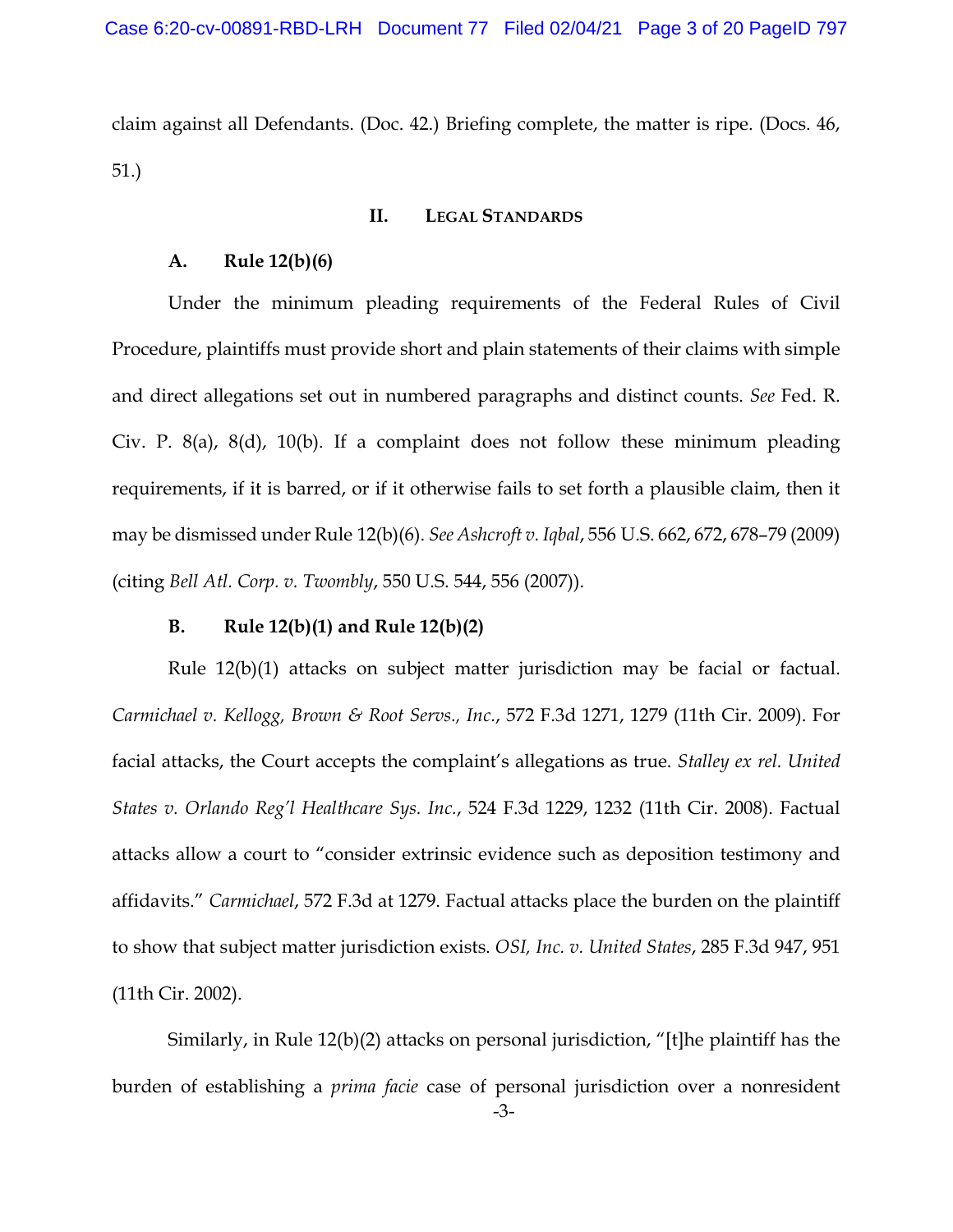defendant." *Meier ex rel. Meier v. Sun Int'l Hotels, Ltd.*, 288 F.3d 1264, 1268–69 (11th Cir. 2002) (citation omitted). If unrefuted, the Court accepts the well-pled facts as true. *Posner v. Essex Ins. Co.*, 178 F.3d 1209, 1215 (11th Cir. 1999). But if "the defendant submits affidavits to the contrary, the burden traditionally shifts back to the plaintiff to produce evidence supporting jurisdiction unless those affidavits contain only conclusory assertions that the defendant is not subject to jurisdiction." *Meier*, 288 F.3d at 1269 (citing *Posner*, 178 F.3d at 1215). Should the plaintiff's complaint and supporting evidence conflict with the defendant's affidavits, a court "must construe all reasonable inferences in favor of the plaintiff." *Id.* (citing *Madara v. Hall*, 916 F.2d 1510, 1514 (11th Cir. 1990)).

### **III. ANALYSIS**

### **A. Standing & Personal Jurisdiction**

Defendants first attack the Court's jurisdiction, arguing Plaintiff lacks standing against EHI under 12(b)(1) or personal jurisdiction over EHI under 12(b)(2) because EHI is not Plaintiffs' employer. (Doc. 42, pp. 5–19.) Both parties agree the same analysis is required under both 12(b)(1) and 12(b)(2): if EHI is Plaintiffs' employer under the WARN Act, both subject matter and personal jurisdiction exist; if not, EHI should be dismissed as Plaintiffs have asserted no other ground for establishing jurisdiction. (*See* Doc. 42, pp. 5–19; Doc. 46, pp. 12, 12 n.4); *see also Comeens v. HM Operating, Inc.*, No. 6:14-cv-00521- JHE, 2014 WL 12650134, at \*3 (N.D. Ala. Sept. 12, 2014). Defendants attack both the adequacy of the pleadings and provide extrinsic evidence. Let's first examine the pleadings.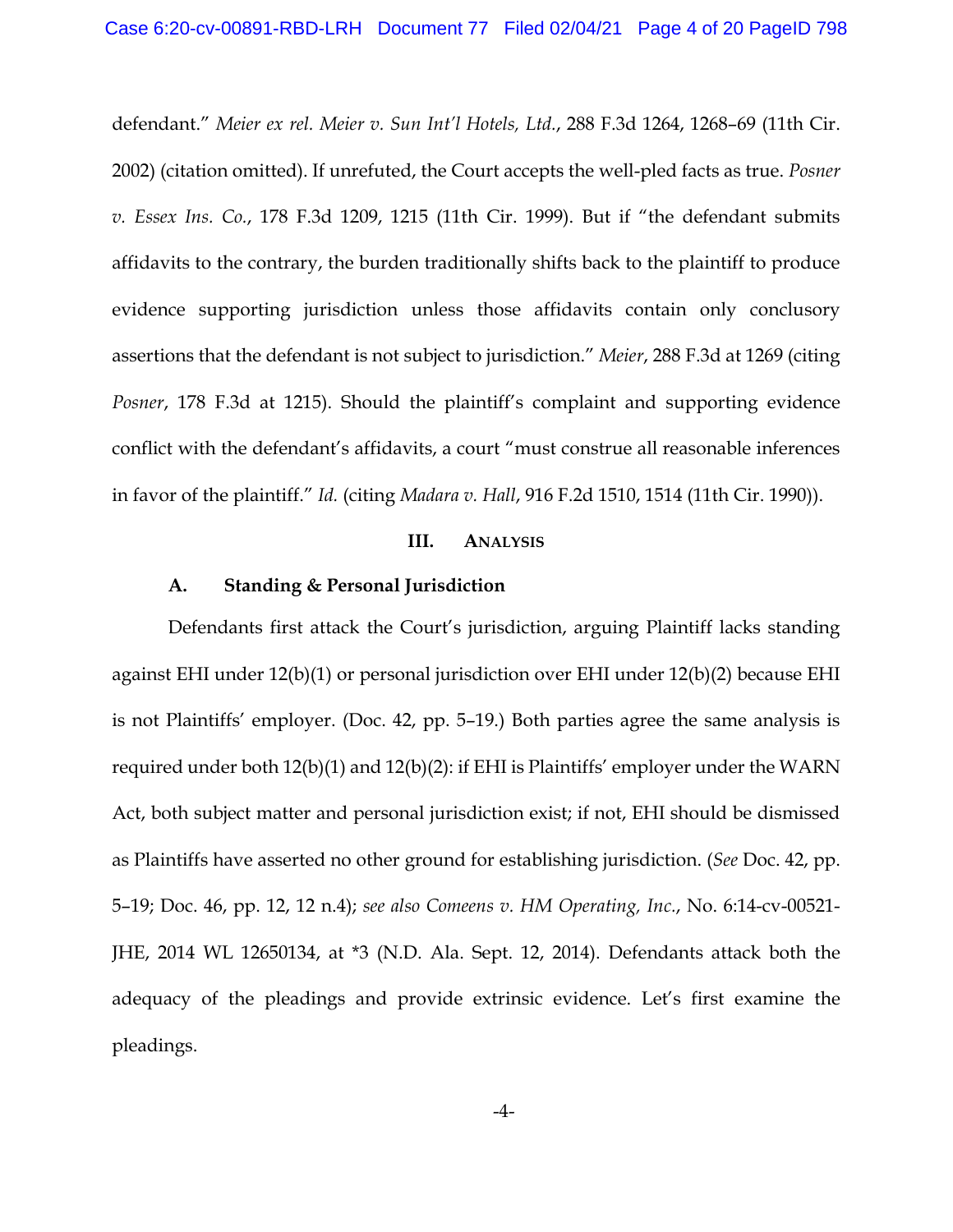### **1. Adequacy of the Pleadings**

The WARN Act was created in part to protect employees from sudden large layoffs by requiring significant employers "to provide adequate notice of future layoffs to all employees before ordering a mass layoff or plant closing." *Sides v. Macon Cnty. Greyhound Park Inc.*, 725 F.3d 1276, 1280 (11th Cir. 2013). Under the WARN Act, when determining who the "employer" is, subsidiaries may be treated as part of the parent company if the subsidiary isn't independent enough. *See* 20 C.F.R. § 639.3(a)(2); *see also Comeens v. HM Operating, Inc.*, No. 6:14-cv-00521-JHE, 2014 WL 12650134, at \*2–3 (N.D. Ala. Sept. 12, 2014). There are four factors courts use in determining if the subsidiary is independent: (i) common ownership; (ii) common directors and/or officers; (iii) de facto exercise of control; (iv) unity of personnel policies emanating from a common source; and (v) the dependency of operations. 20 C.F.R. § 639.3(a)(2). This "joint employer" test is "essentially a WARN Act-specific version of the common-law veil-piercing doctrine . . . ." *Comeens*, 2014 WL 12650134, at \*3.

Defendants first argue Plaintiffs failed to *allege* enough facts establishing EHI can is a joint employer, but this argument is unconvincing. (Doc. 42, pp. 5–17.) Both parties agree that the first two elements—common ownership and common directors—favor Plaintiffs but have limited significance. (Doc. 42, pp. 10–11; Doc. 46, pp. 4–5.) As to the third—de facto control—both parties agree this factor is important, but Defendants argue there are no allegations showing EHI exercised control, which Plaintiffs contest. (Doc. 42, pp. 11–14; Doc. 46, pp. 9–13.) Plaintiffs have the better argument.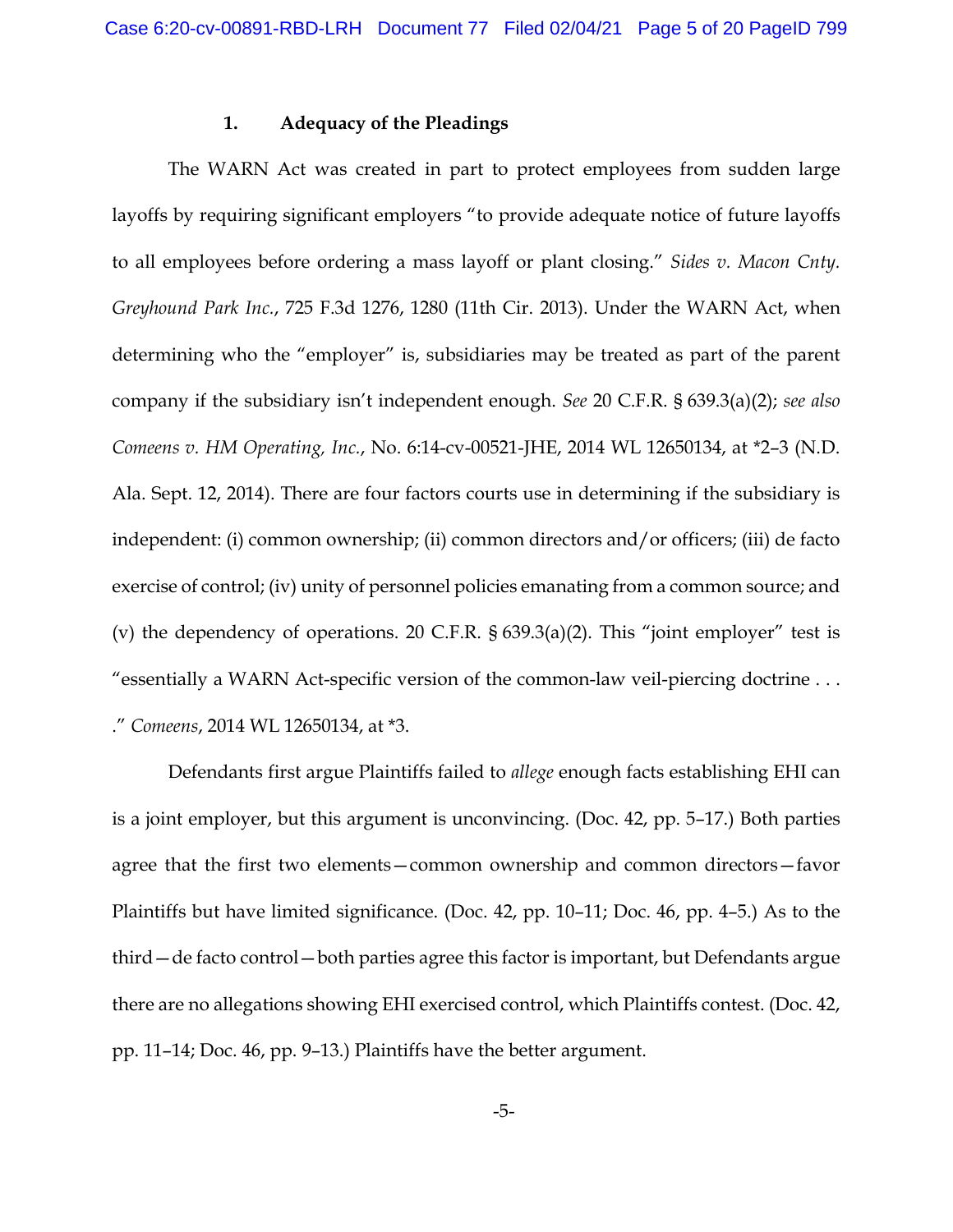Plaintiffs allege EHI terminated them without notice and the decision to do so originated in EHI's corporate offices. (Doc. 35, ¶¶ 59, 66–69; *see also* Docs. 35-1, 35-2.) Plaintiffs attach two termination letters to the Complaint—Benson's and that of a former Plaintiff, Elizabeth Daggs. (Docs. 35-1, 35-2; Docs. 53–54.) The two letters are identical except for the signature block and contact information at the bottom. (*See* Doc. 35-1; *cf.*  Doc. 35-2.) In each letter, the employee's supervisor purports to speak on behalf of "Enterprise Holdings," which the letters generally call "Enterprise," writing "Enterprise has realized that additional action is necessary. Accordingly, your layoff will end and your employment with Enterprise will permanently terminate . . . ." (*Id.*) Defendants argue these letters don't support Plaintiffs' argument because Enterprise subsidiaries also use the fictitious name "Enterprise Holdings" when doing business and because the phone numbers offered for contact information at the end of the letters are from Florida and Nevada—not EHI's corporate headquarters. (Doc. 42, pp. 11–14.) So, Defendants argue, Plaintiffs have failed to allege EHI controlled its subsidiaries' decisions. (*Id.*) Not so. While different conclusions can be drawn from the attached letters, none are so blatantly contradictory to Plaintiffs' claims in the Complaint that the Court will disregard its allegations.3 The letters are identical and both purport to speak on behalf of "Enterprise Holdings"—it is not a stretch to infer decisions are made at corporate

<sup>3</sup> Even the additional letter Defendants attach to their Motion doesn't cause Plaintiffs' allegations to "crumble," as Defendants argue. (Doc. 42, pp. 13, 50.) Again, the letter is substantially similar to the letters Plaintiffs attach to the Complaint, and purport to be on behalf of "Enterprise" and "Enterprise Holdings." (*See id.* at 50.) Nothing in the letter contradicts Plaintiffs' well-pled factual allegations.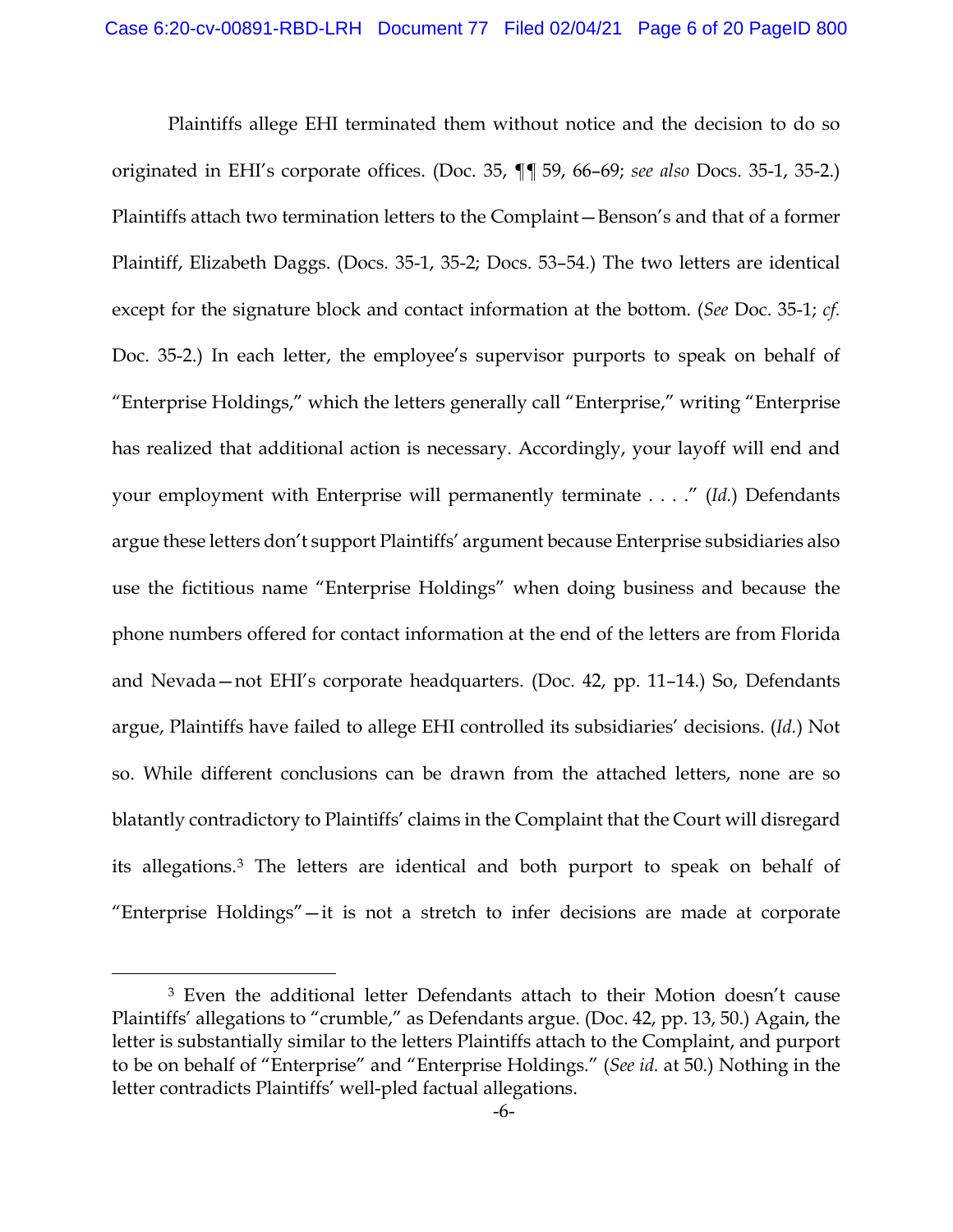headquarters, consistent with Plaintiffs' allegations. (*See* Docs. 35-1, 35-2; see also Doc. 35, ¶¶ 59, 66–69.) So, *as alleged*, this third factor favors Plaintiff.

As to the remaining two factors—unity of personnel policies and dependency of operations—Plaintiffs have alleged enough facts showing these also weigh in their favor. (*See* Doc. 35, ¶¶ 52–65.) "In the context of the WARN Act, the decision to effect a mass layoff is the single most important personnel policy." *Vogt v. Greenmarine Holding, LLC*, 318 F. Supp. 2d 136, 143 (S.D.N.Y. 2004). And besides alleging EHI effected the mass layoffs, Plaintiffs allege EHI disseminates employment policies and resources, including policies on employee benefits, hiring, advancement, and salaries to its subsidiaries. (Doc. 35, ¶¶ 55–57, 59.) So Plaintiffs have alleged a unity of personnel policies. Plaintiffs also allege a dependency of operations, claiming EHI supplies administrative services and support to Enterprise Florida and Enterprise Orlando, all maintain an interconnected email plan, and all depend on the same health plan. (*Id.* ¶¶ 61–65.) Taken together, Plaintiffs have alleged all five factors under the WARN Act's joint employer test favor Plaintiff and that EHI is considered their employer on these claims. *See Mowat v. DJSP Enters., Inc.*, No. 10-62302-CIV, 2011 WL 13214330, at \*3–4 (S.D. Fla. Apr. 28, 2011); *see also*  20 C.F.R. § 639.3(a)(2).

#### **2. Extrinsic Evidence**

The inquiry doesn't end there, however, because besides attacking Plaintiffs' allegations, Defendants also launch a factual attack, submitting affidavits that contradict the Complaint. (*See* Doc. 42, pp. 17–19, 35–50.) But can the Court consider this extrinsic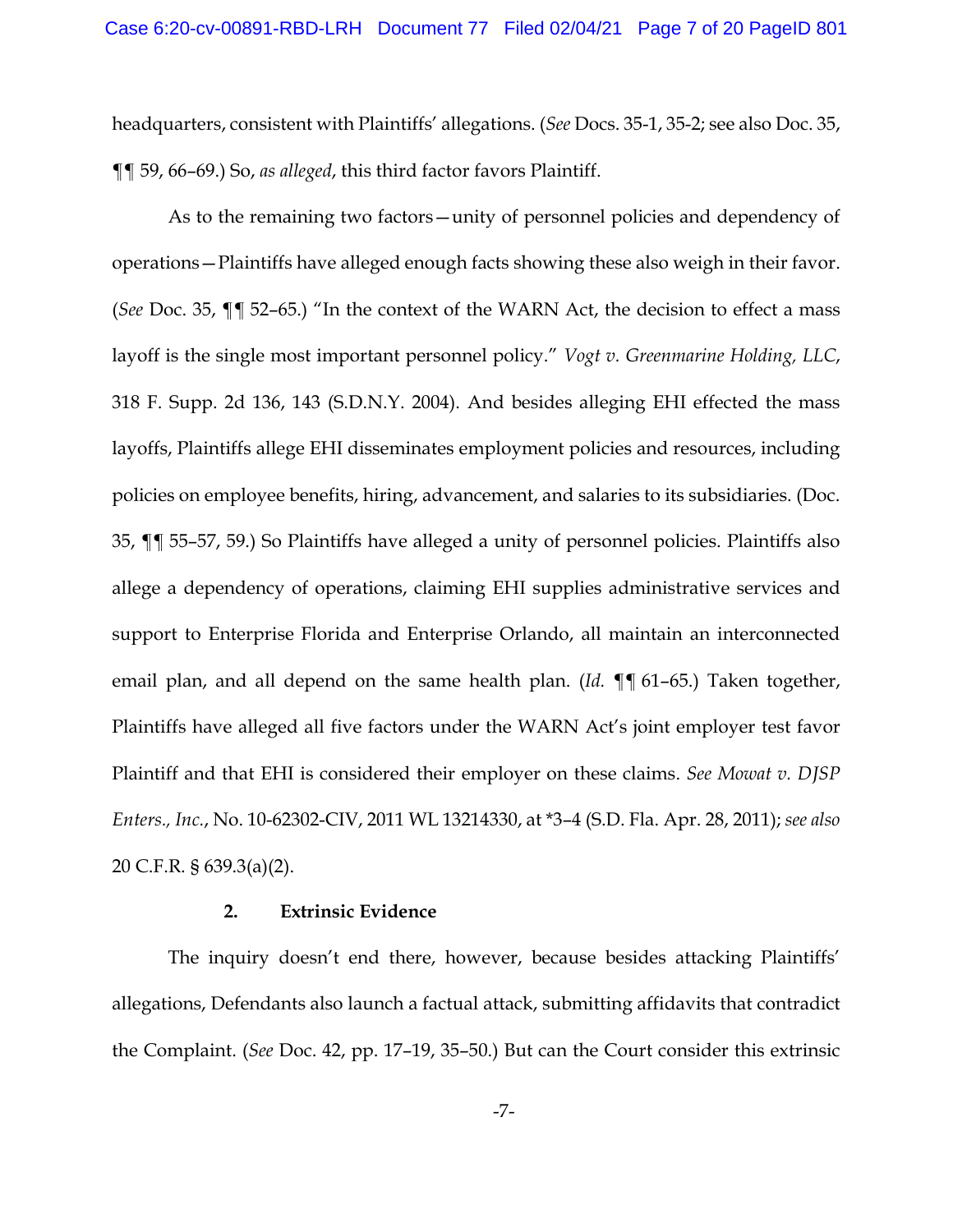evidence? Plaintiffs, who submit no extrinsic evidence of their own, say this evidence can't be considered at the pleadings stage. (Doc. 46, p. 3.) Defendants say it can because EHI is asserting jurisdictional defects (lack of standing and personal jurisdiction). (Doc. 42, pp. 17–19.)

First, lack of standing. While a court *can* consider extrinsic evidence on a subject matter jurisdictional challenge, if the challenge "implicate[s] the merits of the underlying claim" courts should "find that jurisdiction exists and deal with the objection as a direct attack on the merits." *Morrison v. Amway Corp.*, 323 F.3d 920, 925 (11th Cir. 2003) (cleaned up). If Defendants' attack implicates the merits of Plaintiffs' WARN Act claim, the Court must treat the Motion as a motion for summary judgment and allow Plaintiff the opportunity for discovery. *See id.* And Defendants' attack does.

To succeed on their WARN Act claim, Plaintiffs must be able to prove there was "an employer who fired employees." *Sides*, 725 F.3d at 1281 (quotation marks and citation omitted). Under many similar statutes—the Age Discrimination in Employment Act and the Family Medical Leave Act, for instance, where "employer status is a substantive element of [the] claim,"—an "'employee status implicates both jurisdiction and the merits, and is properly reserved for the finder of fact." *Morrison*, 323 F.3d at 925–28 (cleaned up). As the employer-employee relationship is a substantive element of a WARN Act claim, Defendants' attack implicate the merits of Plaintiffs' cause of action and the Motion must be treated as a motion for summary judgment. *See id.* So the Court can consider the extrinsic evidence, but it must do so under the standards and protections of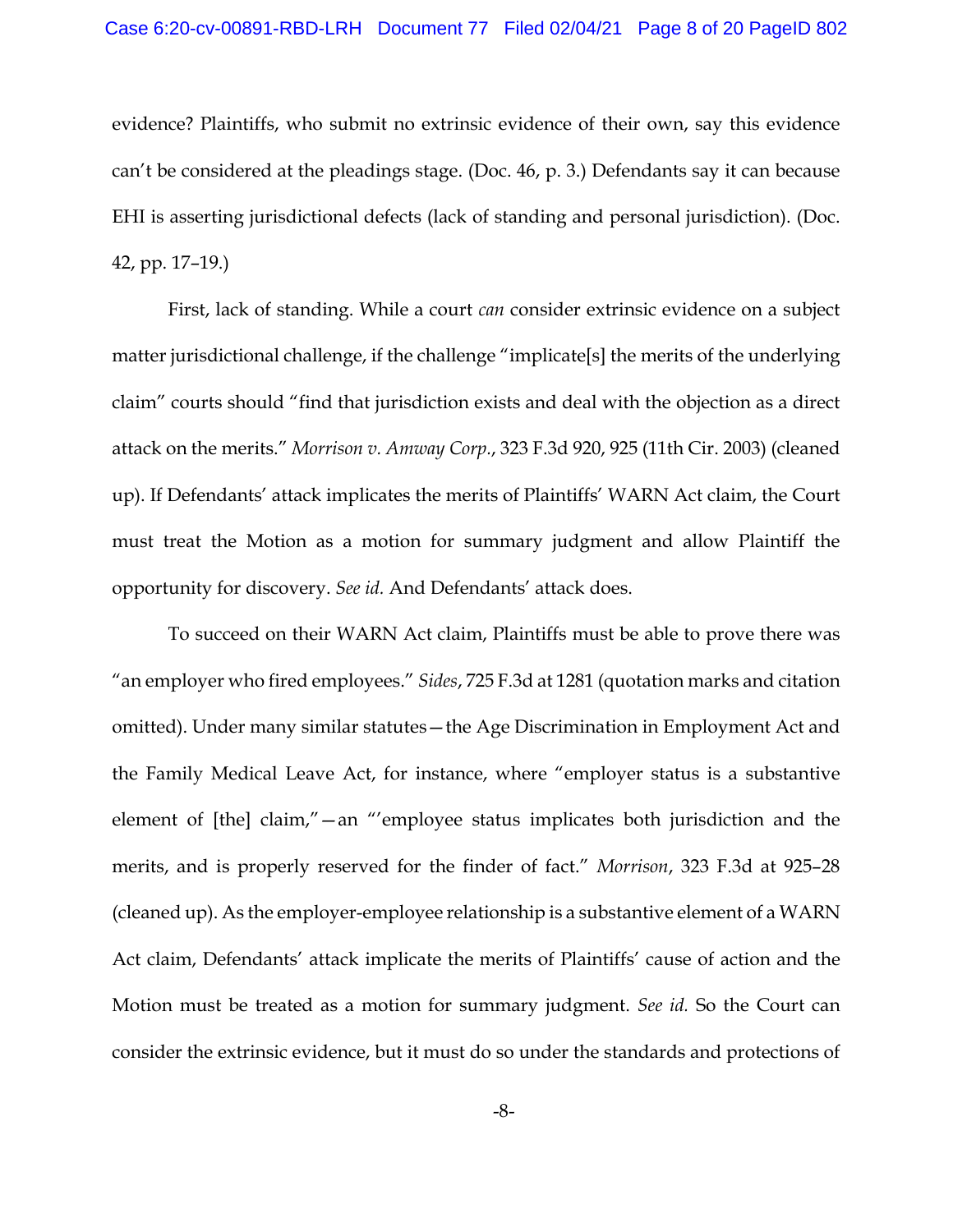Federal Rule of Civil Procedure 56 and Plaintiffs must have a chance to conduct limited jurisdictional discovery and respond. *See Simpson v. Holder*, 184 F. App'x 904, 909–10 (11th Cir. 2006); *see also Douglas v. United States*, 814 F.3d 1268, 1274–75 (11th Cir. 2016). Similarly, with personal jurisdiction, "[f]ederal courts have generally authorized jurisdictional discovery antecedent to resolving Rule 12(b)(2) motions to dismiss for want of personal jurisdiction*." Court-Appointed Receiver for Lancer Mgmt. Grp. LLC v. Cable Rd. Invs. Ltd.*, No. 05-60145-Civ-MARRA/SELTZER, 2007 WL 9698235, at \*2 (S.D. Fla. Jan. 17, 2007); *see also Seiz v. Quirk*, No. 4:12-CV-272-HLM, 2013 WL 12290850, at \*2–3 (N.D. Ga. Jan. 3, 2013). So the Court denies the Motion with respect to EHI but the denial is without prejudice. Plaintiffs may move to request jurisdictional discovery if they wish to rebut Defendants' factual assertions in its affidavits and exhibits; after the close of jurisdictional discovery (or if Plaintiffs decline to request jurisdictional discovery), Defendants may refile their Motion and the Court will then make a final determination whether Plaintiffs have established both subject matter and personal jurisdiction over EHI.

# **B. Failure to State a Claim**

Defendants also move to dismiss the Complaint for failing to state a WARN Act claim under Federal Rule of Civil Procedure 12(b)(6). (Doc. 42, pp. 19–25.) A WARN Act claim has three elements: "(1) a mass layoff or plant closing as defined by the statute conducted by (2) an employer who fired employees (3) who, pursuant to WARN, are entitled to notice." *Sides*, 725 F.3d at 1281 (cleaned up). Under the WARN Act, employees are entitled to a 60-day notice unless the employer can show that one of several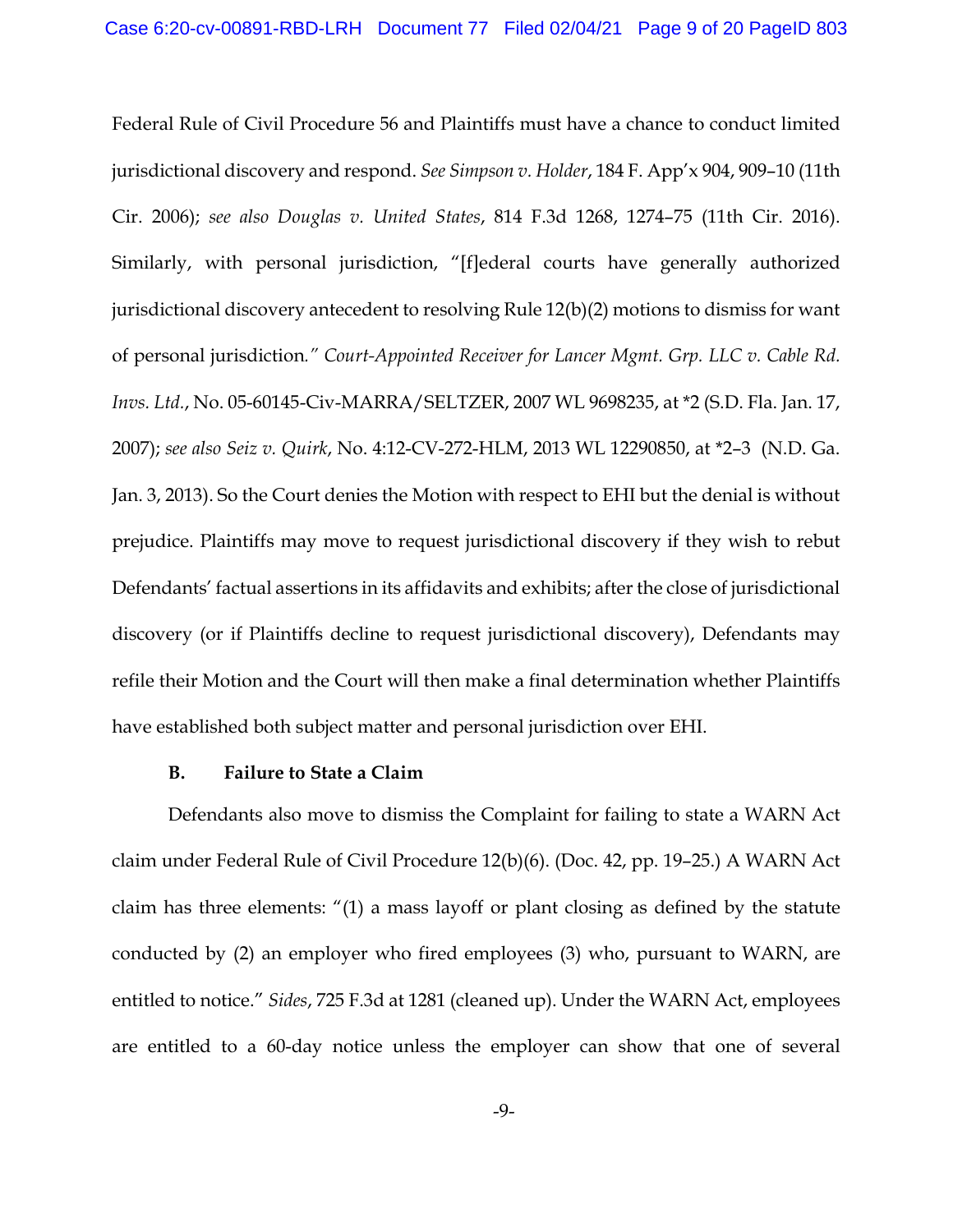affirmative defenses applies. *See* 29 U.S.C. § 2102(a), (b); 20 C.F.R. § 639.9; *see also Carver v. Foresight Energy LP*, No. 3:16-cv-3013, 2016 WL 3812376, at \*3 (C.D. Ill. July 12, 2016). Defendants claim two defenses apply—the "natural disaster" defense and the "unforeseeable business circumstances" defense. (Doc. 42, pp. 12–25.)

Plaintiffs aren't "required to negate an affirmative defense in [their] complaint." *Twin City Fire Ins. Co. v. Hartman, Simons & Wood, LLP*, 609 F. App'x 972, 976 (11th Cir. 2015) (citation omitted). And typically, "the existence of an affirmative defense will not support a motion to dismiss." *Id.* (citation omitted). However, dismissal is appropriate "when the existence of an affirmative defense clearly appears on the face of the complaint." *Id.* (cleaned up). Here, Defendants argue their two defenses appear on the face of the Complaint and dismissal is appropriate. (Doc. 42, pp. 19–25.) Not so.

First, the natural disaster defense. Under the WARN Act, no notice is required "if the plant closing or mass layoff is due to any form of natural disaster, such as a flood, earthquake, or the drought currently ravaging the farmlands of the United States." 29 U.S.C. § 2102(b)(2)(B). "To qualify for this exception, an employer must be able to demonstrate that its plant closing or mass layoff is a *direct result* of a natural disaster." 20 C.F.R. § 639.9(c)(2) (emphasis added). Defendants argue COVID-19 is a natural disaster, relieving it of the WARN Act's notice requirements. (Doc. 42, pp. 20–21.) But while COVID-19 may be a natural disaster within the meaning of the WARN Act, the Complaint does not allege the layoffs resulted directly from the pandemic. The Complaint (and unfortunate experience) shows a more tenuous connection: COVID-19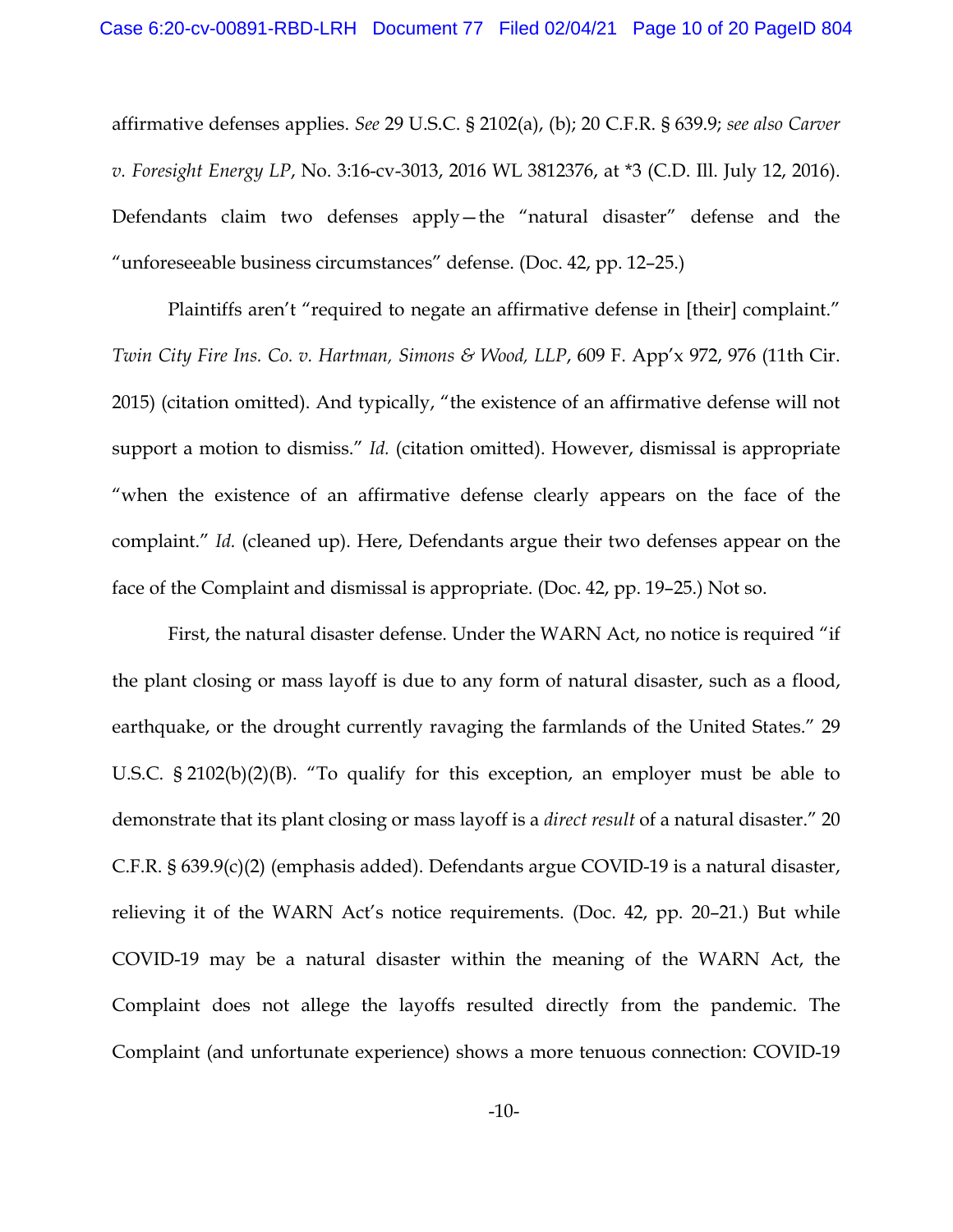caused global concern over the spread of the virus, leading to a global shutdown—travel stalled, as did economies. (*See* Doc. 35-1, p. 2.) So fewer people traveled, fewer people flew—and fewer people rented cars from Enterprise in Orlando's and Tampa's airports. Enterprise experienced "a dramatic downturn in business" and Plaintiffs were laid off. (*See id.*) This isn't a situation where, for example, a factory was destroyed overnight by a massive flood—that would be a "direct result" of a natural disaster. This is an indirect result—more akin to a factory that closes after nearby flooding depressed the local economy. Defendants' facilities or staff didn't disappear overnight, suddenly wiped out. Instead, COVID-19 caused changes in travel patterns and an economic downturn, which affected Defendants—so the natural disaster defense doesn't apply; rather, the "unforeseeable business circumstances exception" is the proper focus.

This interpretation finds support in the WARN Act regulations and Department of Labor ("**DOL**") guidance.4 Where the layoffs occur "as an indirect result of a natural disaster, the [natural disaster] exception does not apply but the 'unforeseeable business circumstance' exception  $\dots$  may be applicable." 20 C.F.R. § 639.9(c)(4). And a COVID-19 "frequently asked questions" packet promulgated by the DOL for the WARN Act states COVID-19 may constitute an "unforeseeable business circumstance," never once referencing the natural disaster exception—a deafening silence given the document's

<sup>4</sup> This guidance is not binding on the Court but the Court finds the DOL's perspective helpful. U.S. Dep't of Labor, *Worker Adjustment and Retraining Notifications Act Frequently Asked Questions*, p. 2, available at https://www.dol.gov/agencies/eta/layoffs/warn (last accessed Dec. 29, 2020).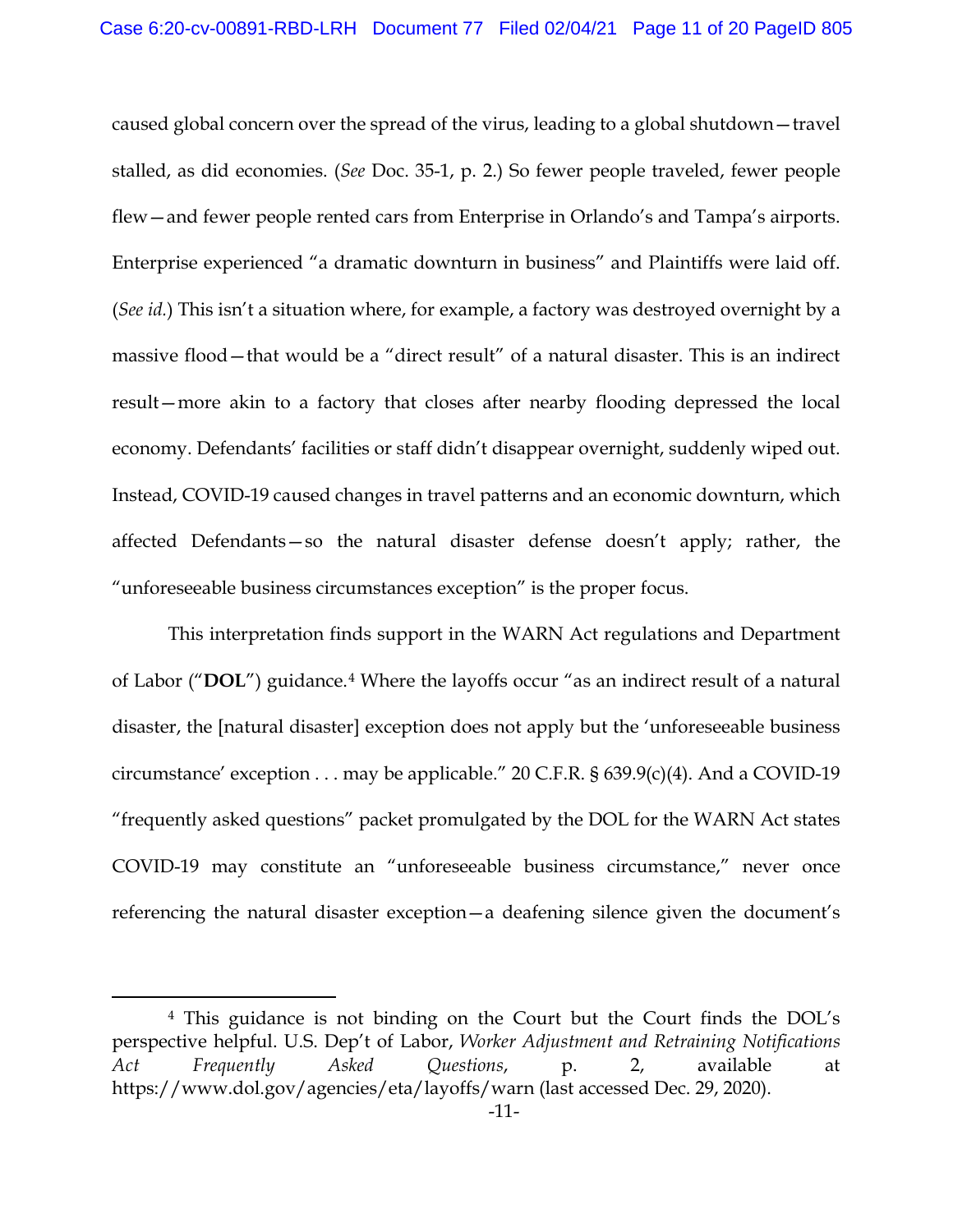topic. U.S. Dep't of Labor, *Worker Adjustment and Retraining Notifications Act Frequently Asked Questions*, available at https://www.dol.gov/agencies/eta/layoffs/warn (last accessed Dec. 29, 2020), [hereinafter *DOL COVID-19 FAQs*]. So the natural disaster defense doesn't apply from the face of the Complaint and the Court turns to the moreapplicable "unforeseeable business circumstances" defense.

Here, Plaintiffs have alleged facts showing this defense may apply. (*See* Doc. 35-1, p. 2); 20 C.F.R. § 639.9(b), (c)(4); *DOL COVID-19 FAQs*. But dismissal is not warranted because under this defense, unlike the natural disaster defense, the WARN Act doesn't waive the notice requirement but softens it: employers are only required to "give as much notice as is practicable." *See* 29 U.S.C. § 2102(b)(2)(A), (b)(3); *Sides*, 725 F.3d at 1284–85. Benson received no advance notice, Moore only six days. (Doc. 35, ¶ 6.) Nothing in the Complaint or attached documents clarify Defendants couldn't have given *more* notice, as required by statute. (*See* Doc. 35); *Twin City Fire Ins. Co*, 609 F. App'x at 976. Exactly when Defendants had to give notice will doubtless be a hotly contested factual issue, but at this stage, taking the allegations in the Complaint as true, Plaintiff has stated a claim for a WARN Act violation. *See Sides*, 725 F.3d at 1284–85. Defendants' Motion is denied.

### **IV. CERTIFICATION FOR APPEAL**

Defendants moved amend the Court's January 4, 2021 Order (Doc. 61) to certify it for interlocutory review. (Doc. 69.) The Court granted the motion and vacated its January 4, 2021 Order to grant Defendant's motion in part, finding it meritorious as explained in this section.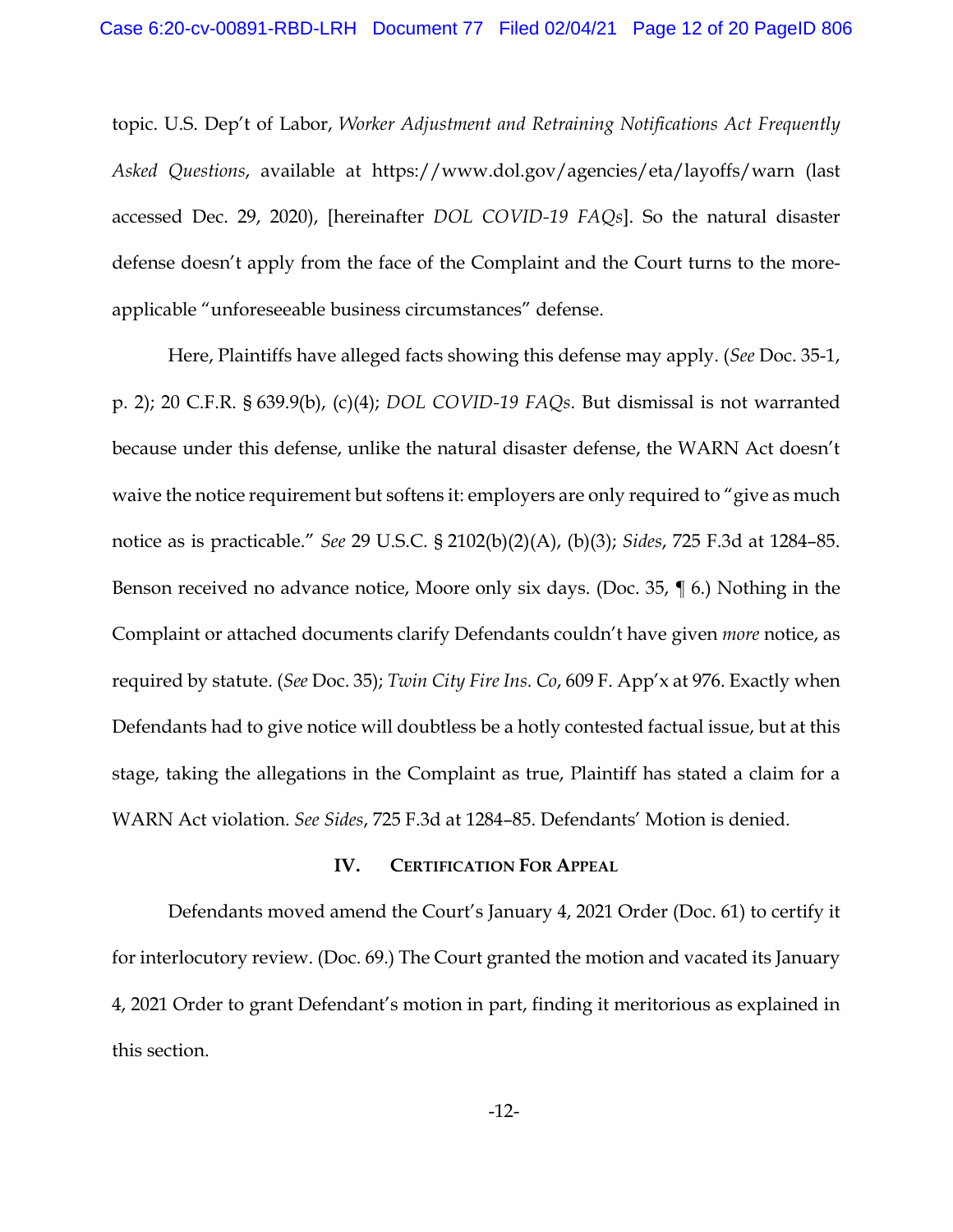Title 28 section 1292(b) allows a district court in a civil action to certify an order for interlocutory appeal if the order "involves a controlling question of law as to which there is substantial ground for difference of opinion" and "an immediate appeal from the order may materially advance the ultimate termination of the litigation." 28 U.S.C. § 1292(b). The appeals court then has discretion to exercise interlocutory review of the order. 28 U.S.C. § 1292(b); *see also McFarlin v. Conseco Servs., LLC*, 381 F.3d 1251, 1253 (11th Cir. 2004). Section 1292 is an exception to the judgment rule—and it must be used "only in exceptional cases," not simply for "mere question as to the correctness of the ruling." *McFarlin*, 381 F.3d at 1253, 1256 (quoting 1958 U.S.C.C.A.N. 5258, 5260–61).

To proceed under 28 U.S.C. § 1292(b), a party must show: "(1) the order presents a controlling question of law; (2) over which there is substantial ground for difference of opinion among courts; and (3) the immediate resolution of the issue would materially advance the ultimate termination of the litigation." *Laurent v. Herkert*, 196 F. App'x 771, 772 (11th Cir. 2006); *see also McFarlin*, 381 F.3d at 1257. Let's take each requirement in turn.

### **A. Controlling Question of Law**

A "controlling question of law" under § 1292(b) "does not mean the application of settled law to fact" nor does it mean any question which requires "rooting through the record in search of the facts." *McFarlin*, 381 F.3d at 1258. Instead, controlling questions of law must raise "an abstract legal issue"—questions of "pure" law that can be decided "quickly and cleanly without having to study the record." *Id.* (cleaned up).

On review, Defendants' motion for certification presented a "controlling question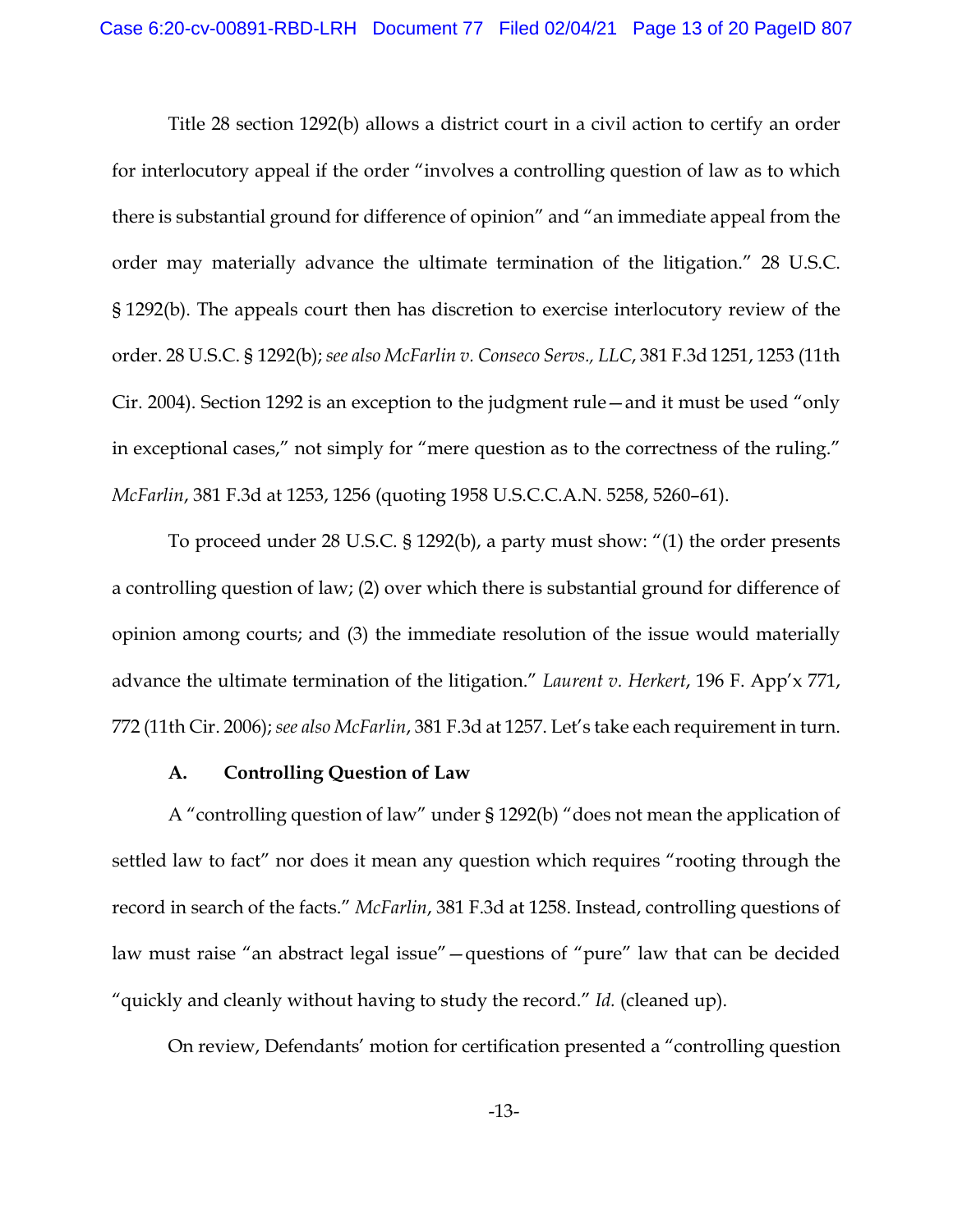of law"—in part. (*See* Doc. 69, p. 4.) At the outset, the Court notes in certifying under 1292(b), courts certify interlocutory review of the *order*—not review of the particular question formulated by the parties or the district court. *See Yamaha Motor Corp., U.S.A. v. Calhoun*, 516 U.S. 199, 205 (1996). So appellate review of this Order is not limited by the question presented and the Eleventh Circuit has the power to "review the entire order . . . [and] to consider a question different from the one certified as controlling." *Id.* (cleaned up); *see also McFarlin*, 381 F.3d at 1255–56. Still, district courts must determine if the order presents such a question and in certifying under § 1292(b) "specify the controlling question of law [the district court] has in mind." *McFarlin*, 381 F.3d at 1264.

Defendants seek to certify the following question:

*What causal standard is required to establish that a plant closing or mass layoff is "due to any form of natural disaster" under the WARN Act's natural disaster exception, 29 U.S.C. § 2102(b)(2)(B), and can layoffs resulting from COVID-19 meet that standard.*

(*See* Doc. 69, p. 4.) Here, the first part of Defendants' question—asking the causal standard for the Warn Act's Natural Disaster exception—poses a controlling question of law. It is a pure legal question—a discrete question of statutory interpretation—that can be answered without reference to any facts or to the record in this case. *See McFarlin*, 381 F.3d at 1258. Such a question meets the first requirement for interlocutory review. *See id.*

But Defendants also inquire "can layoffs resulting from COVID-19 meet that standard." (Doc. 69, p. 4.) Here, Defendants begin to impermissibly blend facts with the legal question. "The legal question must be stated at a high enough level of abstraction to lift the question out of the details of the evidence or facts of a particular case and give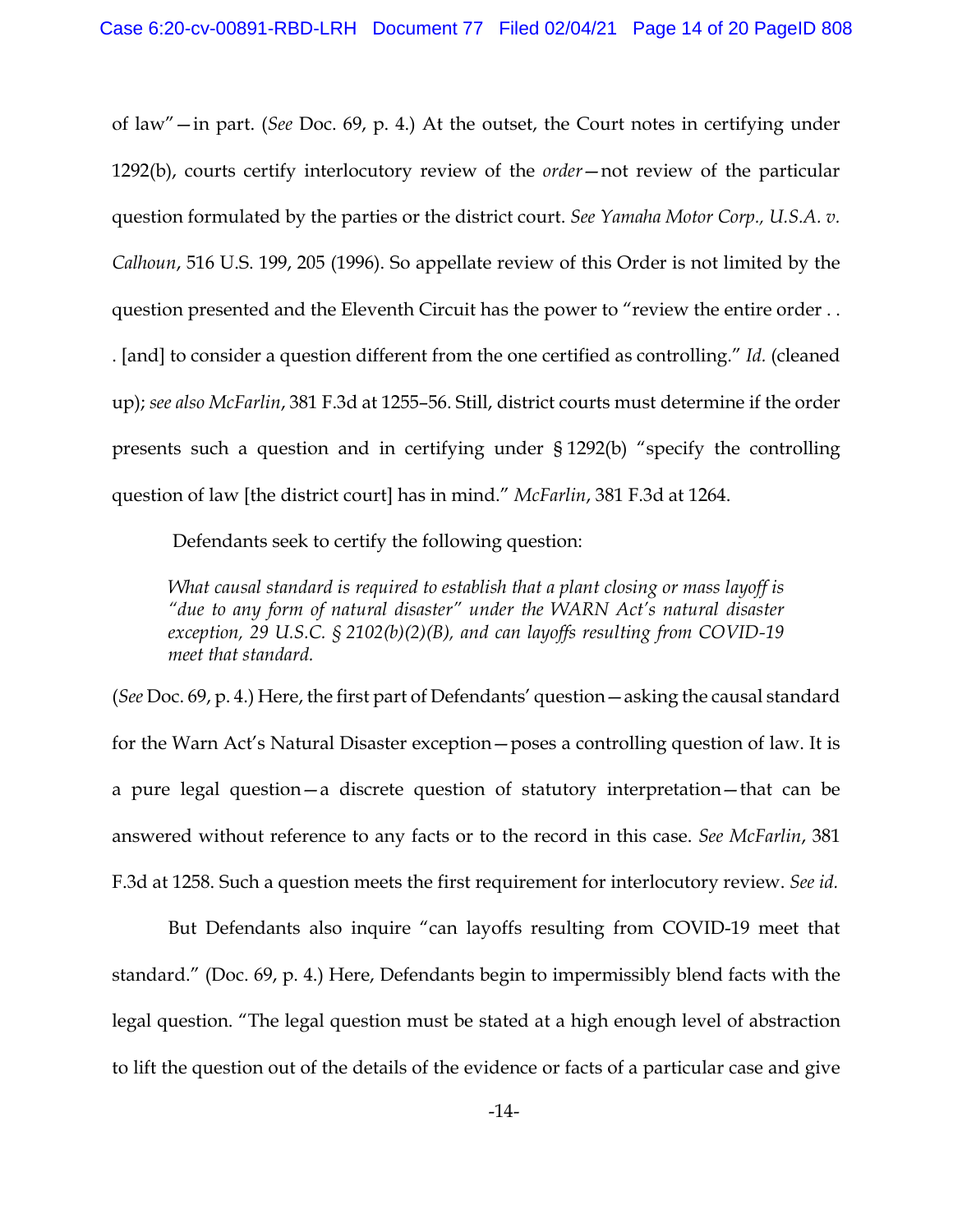it general relevance to other cases in the same area of law." *McFarlin*, 381 F.3d at 1259. The existence of COVID-19 is a key fact in this case—and while there may be multiple COVID-19 WARN Act cases at the moment, COVID-19 is a factual detail not found in all WARN Act cases, even ones brought under the Natural Disaster Exception, so reference to the specific pandemic brings the question out of the abstract. The causal standard of the Natural Disaster Exception should apply equally well to the current pandemic, any future pandemic, $5$  to mass flooding, wildfires, or any other type of disaster Mother Nature sees fit to throw our way. Cabining the legal question of the Natural Disaster Exception to its application to COVID-19 goes against the "abstract" legal question requirement. *See McFarlin*, 381 F.3d at 1259.

So the Court certifies the following question to be a "controlling question of law" under § 1292(b):

*What causal standard is required to establish that a plant closing or mass layoff is "due to any form of natural disaster" under the WARN Act's natural disaster exception, 29 U.S.C. § 2102(b)(2)(B).*

# **B. Substantial Ground for Difference of Opinion**

It is a "high bar" to show there is a substantial ground for difference of opinion. *Consumer Fin. Prot. Bureau v. Frederick J. Hanna & Assocs., P.C.*, 165 F. Supp. 3d 1330, 1335 (N.D. Ga. 2015). It is not enough "that an issue is one of first impression" or that the movant disagrees with the Court's conclusion. *SavaSeniorCare, LLC. v. Starr Indem. & Liab. Co.*, No. 1:18-cv-01991-SDG, 2020 WL 6782049, at \*4 (N.D. Ga. Nov. 18, 2020) (cleaned up)

<sup>5</sup> Hopefully *far* in the future.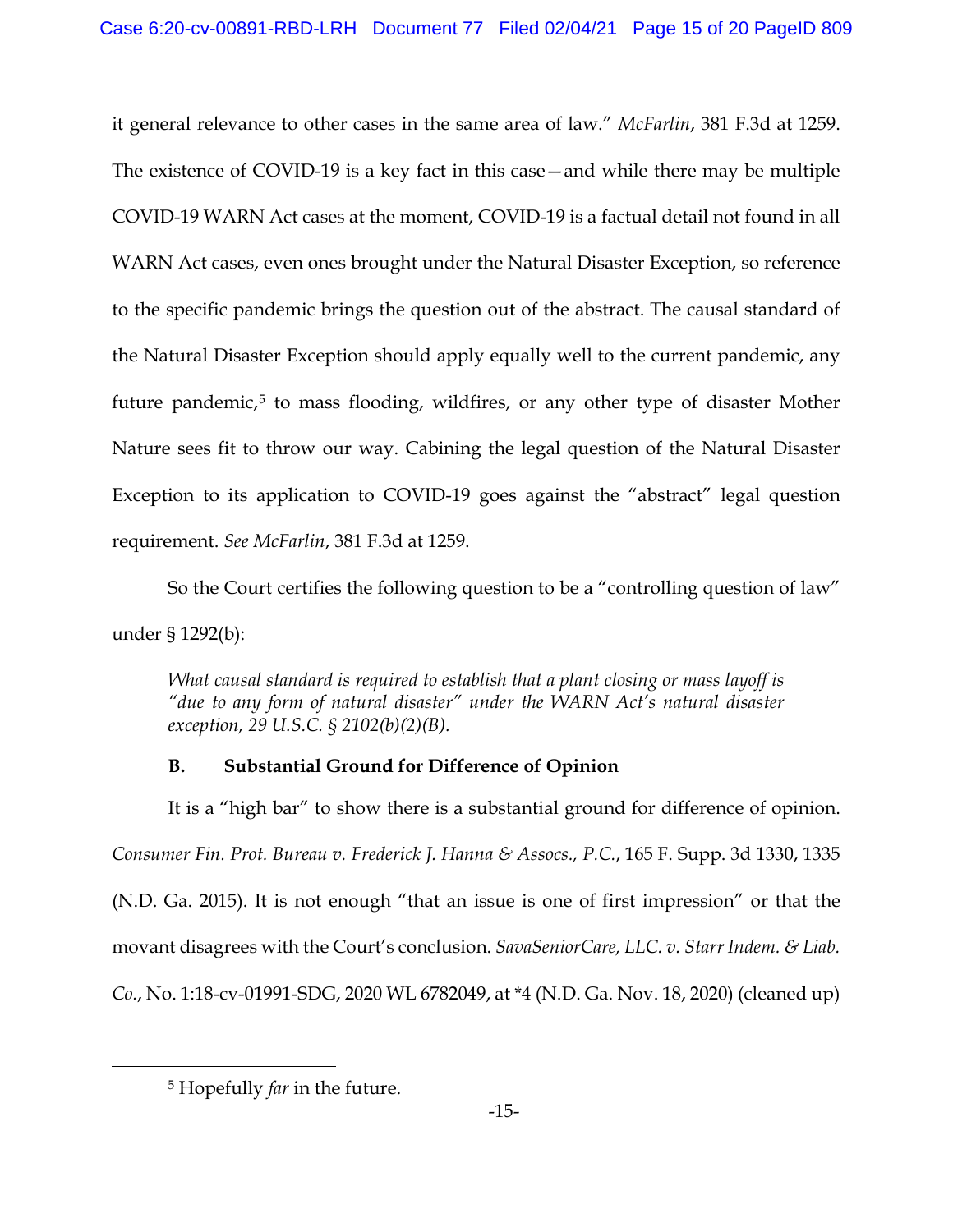(collecting cases). But this requirement is met where "fair-minded jurists might reach contradictory conclusions" on difficult issues of first impression. *See Reese v. BP Exploration (Alaska) Inc.*, 643 F.3d 681, 688 (9th Cir. 2011); *see also Ga. State Conf. of NAACP v. Fayette Cnty. Bd. of Comm'rs*, 952 F. Supp. 2d 1360, 1362 (N.D. Ga. 2013).

Here, Defendants argue there is substantial ground for difference of opinion because the issue presented is one of first impression nationwide and the plain text of the statute and legislative history establish reasonable jurists may reach different outcomes. (Doc. 69, pp. 5–20.) Benson argues the issue isn't a difficult one and as such its status as an issue of first impression isn't enough. (Doc. 74, pp. 6–10.) Defendants have the better argument.

To date, the Court is unaware of any other decision directly addressing the causal standard required for the WARN Act's Natural Disaster Exception.<sup>6</sup> So this is a novel issue. In deciding this question, the Court relied in part on DOL regulations for the causal standard—but as Defendants point out, reasonable jurists could conclude the DOL's interpretation of the WARN Act is not reasonable or entitled to *Chevron* deference. *See supra* Section III.A; (Doc. 69, pp. 5–20). Answering the causal standard question is complex, potentially involving consideration of the statutory text, agency regulations, and legislative history—and it is an area where reasonable minds could disagree. So

<sup>6</sup> Both parties agree no appellate court has analyzed the Natural Disaster Exception, and as to district courts, Benson identifies only *Carver v. Foresight Energy LP*, No. 3:16-CV-3013, 2016 WL 3812376 , at \*4–5 (C.D. Ill. July 12, 2016) which is not only out of this circuit but did not deal with the *causal* standard of the exception, instead deciding there was no natural disaster. (*See* Doc. 69, pp. 5–20; Doc. 74, 7–8.)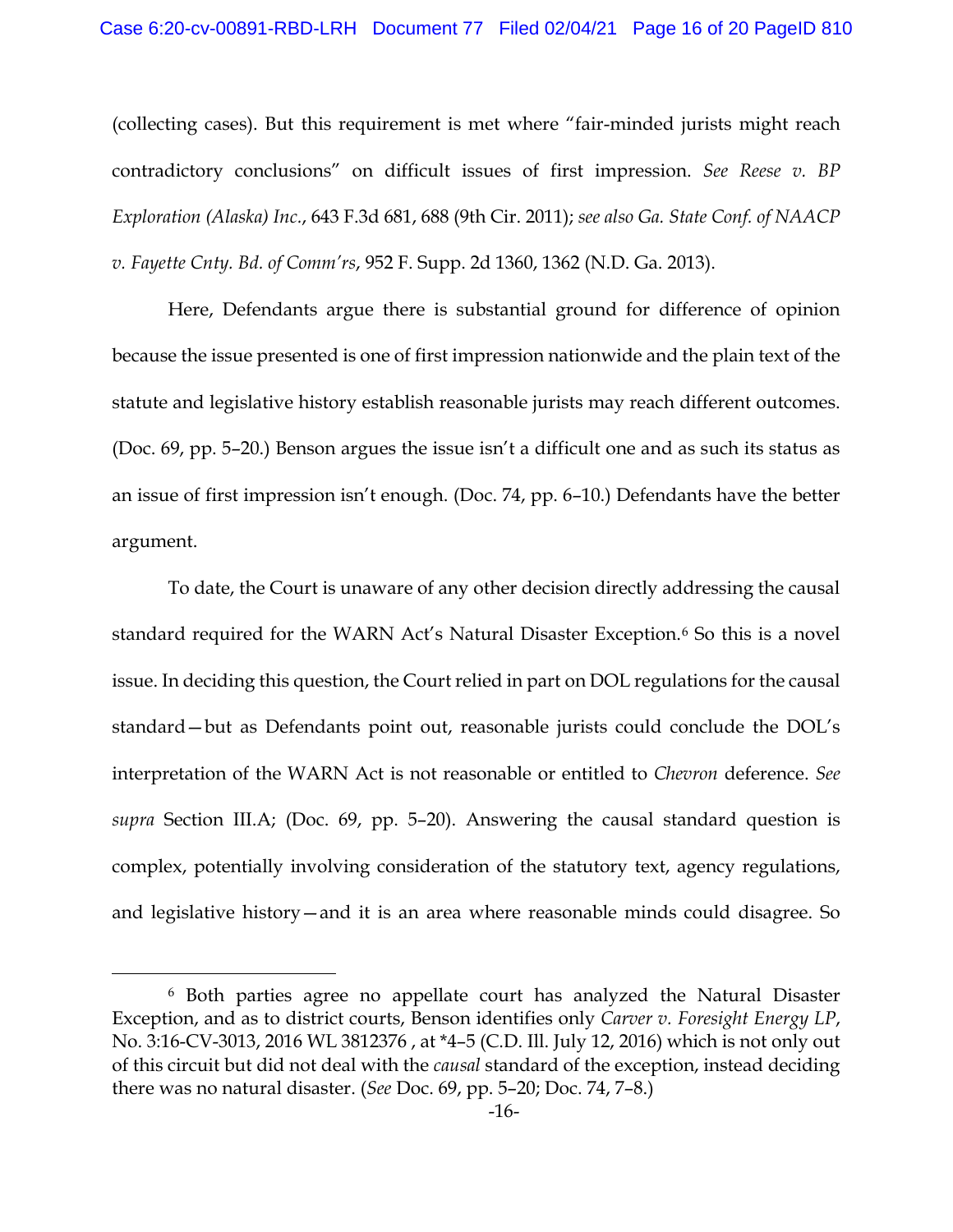Defendants have met their high burden to show there is substantial ground for difference of opinion.

# **C. Materially Advancing the Litigation**

Finally, the resolution of the controlling question must "materially advance the ultimate termination of the litigation." 28 U.S.C. § 1292(b); *see also McFarlin*, 381 F.3d at 1259. This means resolving the question would "serve to avoid a trial or otherwise substantially shorten the litigation." *McFarlin*, 381 F.3d at 1259.

This case is in its early days—discovery remains open and motions for summary judgment and trial are specks on the horizon. (*See* Doc. 33.) And, if the question is decided in Defendants' favor, the volume of litigation could be substantially reduced. If "due to" is interpreted to mean a "but for" causal standard, and if such a standard fully waives the notice requirement under the WARN Act, then Benson (and the putative class members) would likely be unable to state a WARN Act claim or survive summary judgment.7 Such a decision "might render unnecessary a lengthy trial" or reduce the amount of complex litigation associated with this putative class action. *See McFarlin*, 381 F.3d at 1257. So Defendants have shown resolution of the controlling question would materially advance the ultimate termination of the litigation. *See id.* at 1259; 28 U.S.C. § 1292(b).

The conditions of 28 U.S.C. § 1292(b) are "most likely to be satisfied when a

<sup>7</sup> The Court makes no finding, at this time, as to how or if an answer to the controlling question impacts Benson's claims.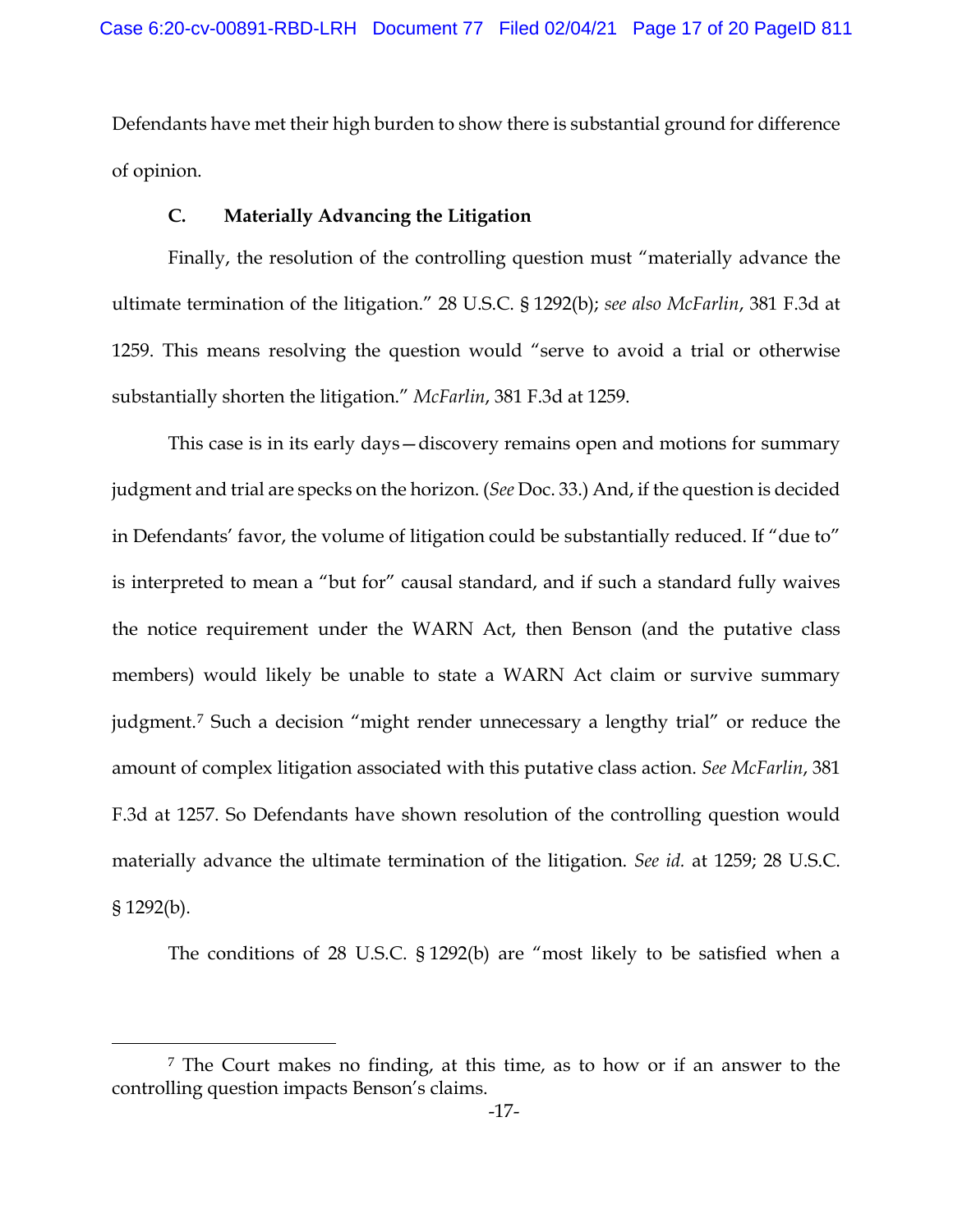privilege ruling involves a new legal question or is of special consequence, and district courts should not hesitate to certify an interlocutory appeal in such cases." *Mohawk Indus. v. Carpenter*, 558 U.S. 100, 110–11 (2009). Such a situation is presented here. While this may be one of the first WARN Act cases that turns on the causal requirements of the Natural Disaster Exception, it is not the last. (*See* Doc. 69, pp. 7–8 (collecting sources).) The Court also notes that while not a consideration under § 1292, this Order will not delay litigation in this case as Defendants have not asked for—nor would the Court be inclined to grant—a stay of the proceedings during the pendency of any interlocutory appeal. (*See*  Doc. 69, p. 3 n.1.) As there is a controlling question of law with substantial ground for differences of opinion that would materially advance the termination of the litigation, the Court certifies this Order for interlocutory appeal, at the Eleventh Circuit's discretion.

# **V. CONCLUSION**

### It is **ORDERED AND ADJUDGED**:

- 1. Defendants' Dispositive Motion to Dismiss Plaintiffs' First Amended Complaint (Doc. 42) is **DENIED, as follows:**
	- a. Defendants' motion to dismiss Defendant Enterprise Holdings, Inc. for lack of standing and personal jurisdiction is **DENIED WITHOUT PREJUDICE;**
	- b. In all other respects, the Motion is **DENIED.**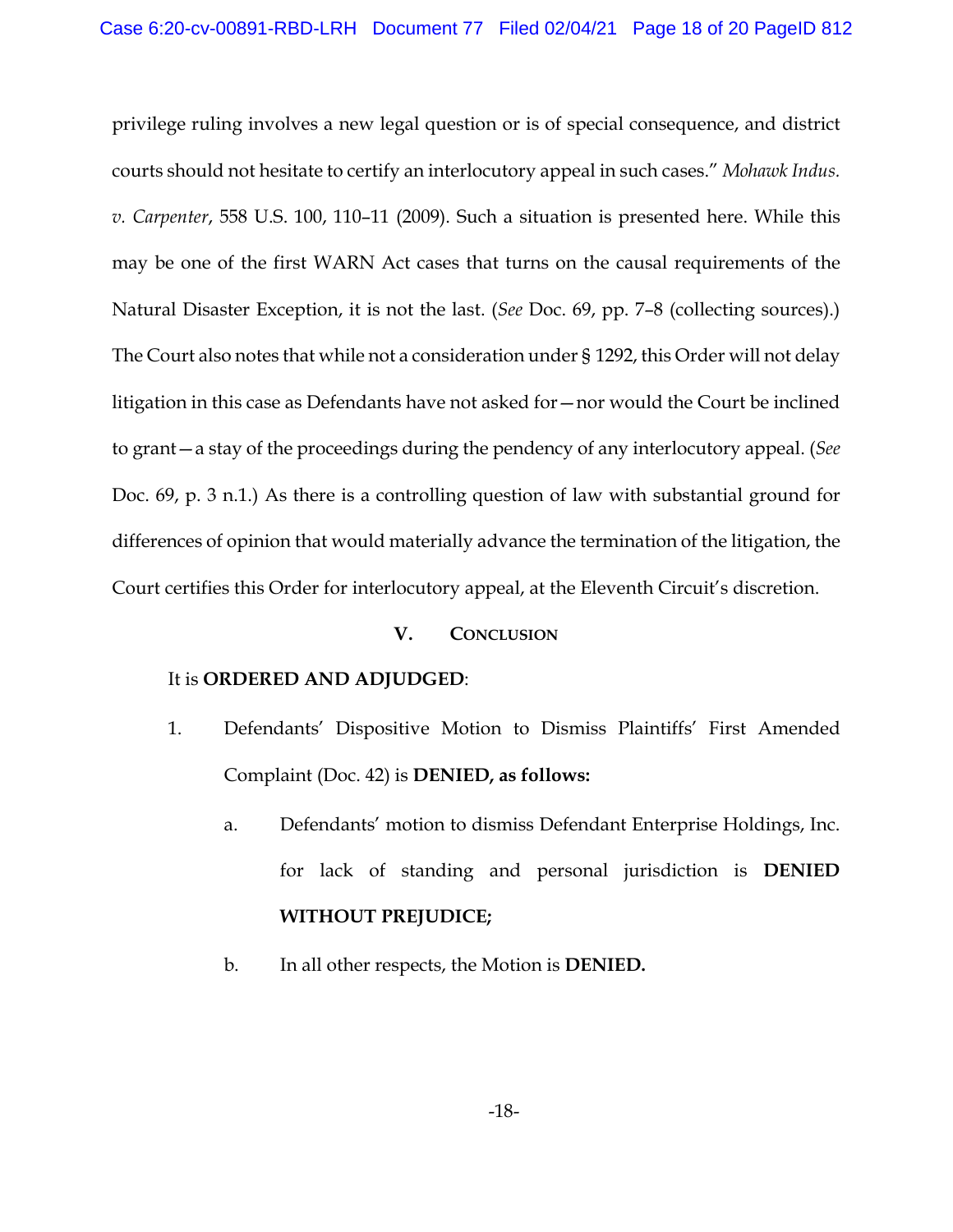- 2. By Thursday, **January 14, 2021** Plaintiffs may file a motion with the Court seeking jurisdictional discovery on the relationship between Defendant Enterprise Holdings, Inc. and its subsidiaries, Defendants Enterprise Leasing Company of Florida, LLC and Enterprise Leasing Company of Orlando, LLC, to determine if Enterprise Holdings, Inc. is Plaintiffs' employer under the WARN Act. Failure to file may foreclose Plaintiffs' opportunity to provide additional evidence of personal and subject matter jurisdiction.
- 3. The Court **CERTIFIES** this Order involves a controlling question of law as to which there is substantial ground for difference of opinion and an immediate appeal from the Order may materially advance the ultimate termination of the litigation. *See* 28 U.S.C. § 1292(b). Therefore, within **ten (10) days** after entry of this Order, any party who wishes to do so may apply to the Eleventh Circuit for an interlocutory appeal.

**DONE AND ORDERED** in Chambers in Orlando, Florida, on February 4, 2021.



**ROY B. DALTON IR:** United States District Judge